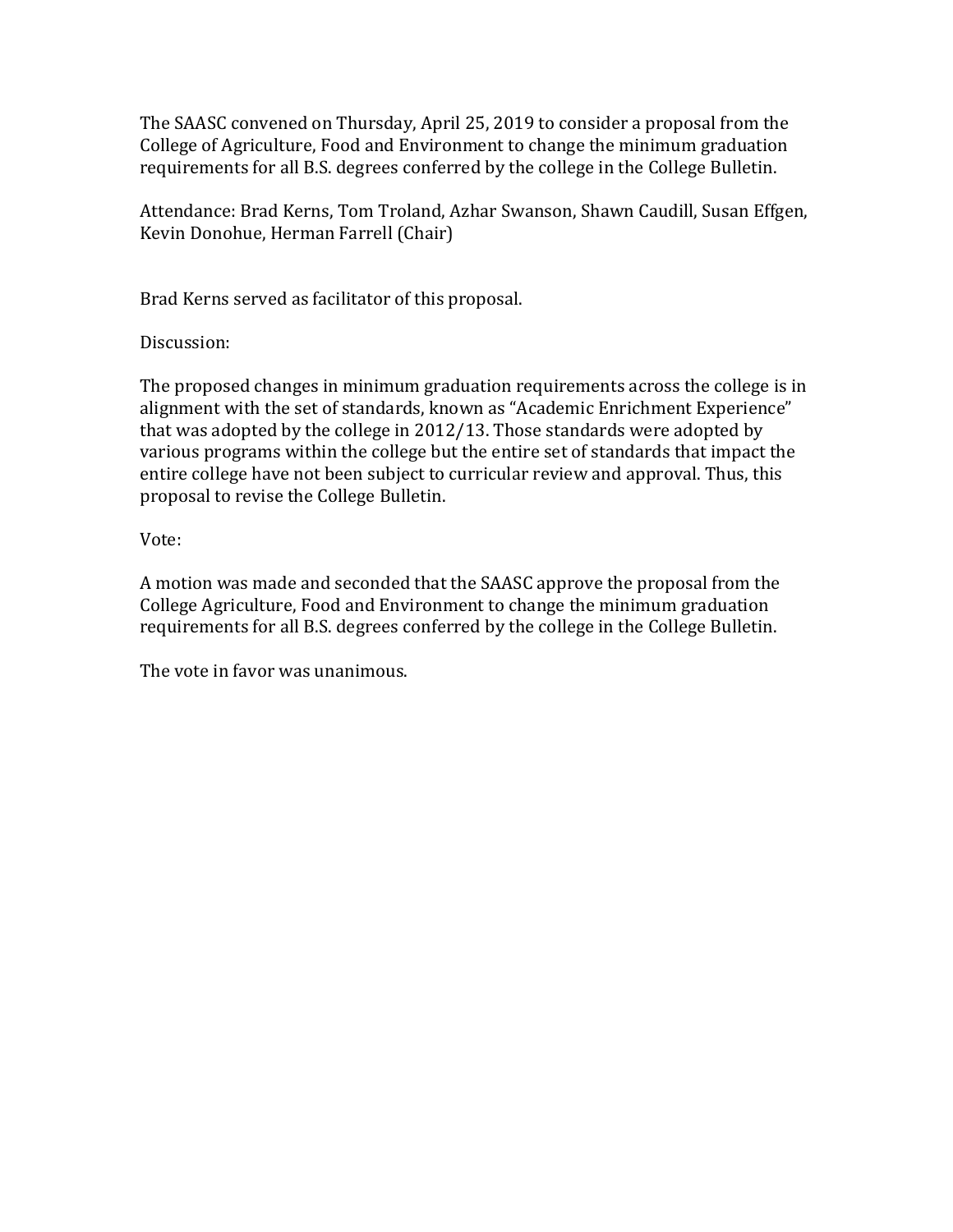

College of Agriculture, Food and Environment **Center for Student Success** 

## February 24, 2019

MEMORANDUM

TO: Undergraduate Council, Senate Council, University Senate

Lawy J. Grabau

FROM: Larry J. Grabau, Associate Dean for Instruction

RE: Request for Update in Bulletin Language for "Minimum Requirements for Degree" for the College of Agriculture, Food and Environment (CAFE).

During the 2012-13 academic year, the Undergraduate Curriculum Committee (UCC) of CAFE agreed upon a set of standards for a new college-wide expectation for an "Academic Enrichment Experience" (AEE). We have chosen not to include that set of standards in order to avoid confusion; the AEE language we wish to have subjected to curricular review is somewhat different than the language from 2012-13. By the end of that academic year, all undergraduate programs in the college had an AEE, and those program-level requirements were codified over the ensuing academic year through program changes. In the subsequent years, some programs have, inevitably, made modifications in their AEEs, and have brought those modifications through the appropriate curricular channels for review and approval.

Unfortunately, the college-level AEE requirement has never been officially brought forward for review, consideration, and (hopefully) endorsement by the University's curricular review apparatus. That is the primary circumstance that the UCC set out to rectify during its review of the college's "Minimum Requirements for Degree" over the past several months. The UCC reviewed all items in this list carefully, agreed to minor changes in most, and came to an agreement on updated language (to be considered for the first time at the UGC, SC and US) for item #6 regarding our AEE.

Note that the separate attachment includes both the proposed and the current language for this premise; our sense is that the first five and the seventh items in the proposed language are uncontroversial and are simply language updates that reflect minor clarifications. On the other hand, item #6 gets to the course of our AEE requirement, and, if approved, will allow our college to finally indicate that this AEE expectation is formally expected of all undergraduates in the college as a whole, rather than simply being a program requirement of each individual program.

Of course, it is important to note that the UCC consists of 2/3 of our DUS cohort each year (with a two-years-on, one-year-off rotation). Thus, the voting members of the UCC are program leaders for the undergraduate programs in the college. Further, non-voting DUS's were invited to attend and participate in these discussions. Minutes of the January 25, 2019 meeting, during which a final discussion and unanimous approval of the proposal was achieved, are attached.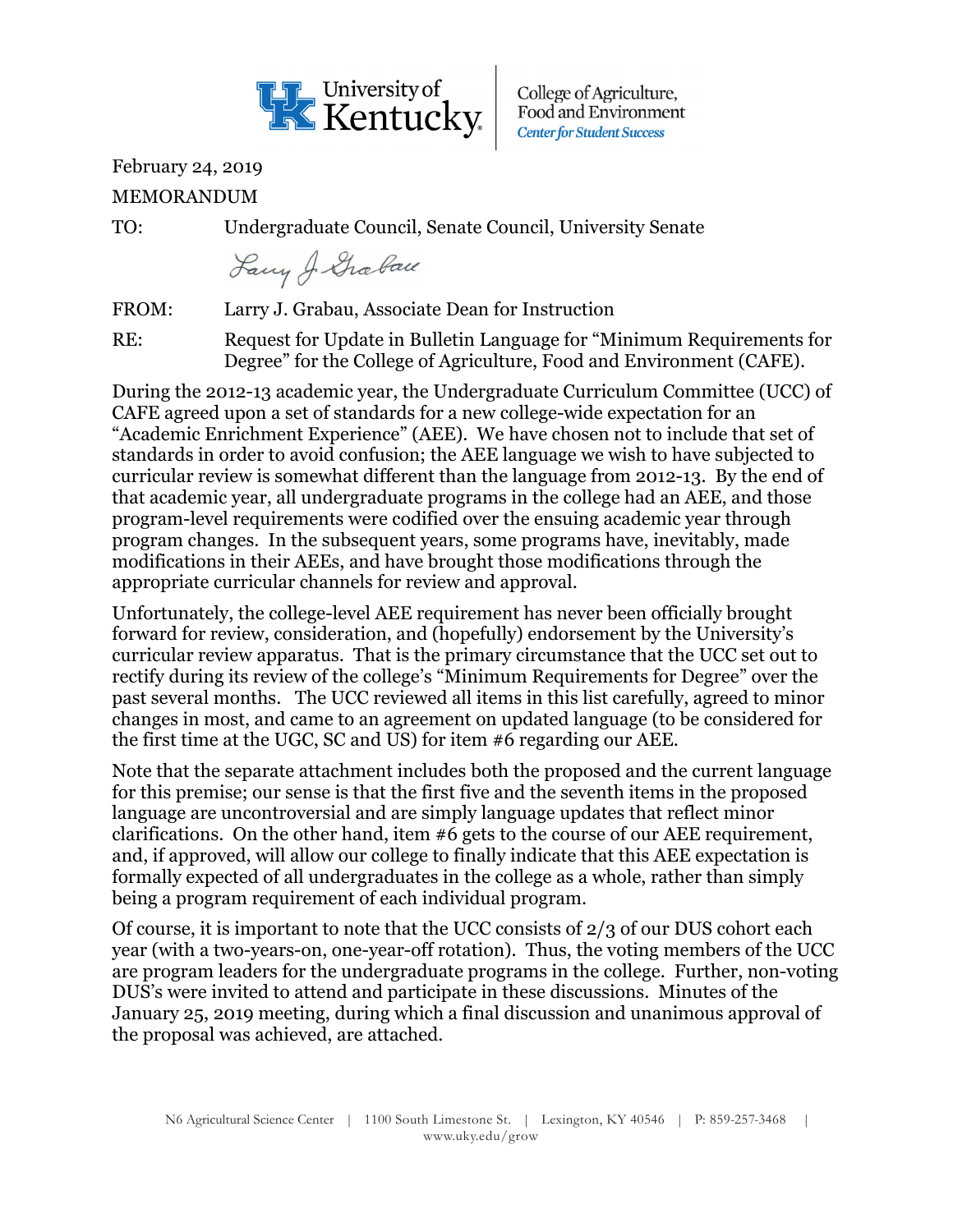## **MINIMUM REQUIREMENTS FOR GRADUATION—January 25, 2019 Approved Version, UCC, CAFE**

**NOTE:** Except where noted in specific degree programs, students pursuing a Bachelor of Science degree in the College of Agriculture, Food and Environment:

- 1. Complete UK Core and University graduation requirements;
- 2. Complete GEN 100: Issues in Agriculture, Food and Environment. Students who transfer into the College and have already completed the UK Core Community, Culture and Citizenship in the USA requirement are not required to take GEN 100;
- 3. Earn a minimum of 120 credit hours with at least a 2.0 cumulative grade point average and at least a 2.0 grade point average in major specific courses. Note that "major-specific" refers to all pre-major, major, and specialty/professional support courses. Further, note that some programs require more than the minimum 120 credit hours and have higher grade-point average requirements. Remedial courses **cannot** be counted toward the total hours required for the degree;
- 4. Complete a minimum of 24 credit hours of major required coursework to include a capstone course or other culminating experience;
- 5. Complete a core of specialty or professional support courses outside their major totaling 18 or more hours at the 200 level or above;
- 6. Complete a graded, credit-bearing Academic Enrichment Experience (AEE) as specified by the degree program. The AEE may consist of a single course or could involve a series of related courses. Such experiences may include mentored research or teaching, supervised internships, directed service learning, or Education Abroad. Some programs may choose to accept coursework from other programs to satisfy this requirement; and
- 7. Complete a minimum of 45 graded credit hours from upper division courses (300 level and above). Note that some such courses are only offered for P/F grading; in that case, such courses can be counted toward this requirement at the discretion of the College.

## **MINIMUM REQUIREMENTS FOR GRADUATION—ORIGINAL**

**NOTE:** The following graduation requirements do not apply to degree programs in the School of Human Environmental Sciences; those requirements are described in the corresponding section of this Bulletin. Except where noted in specific degree programs, all students pursuing a Bachelor of Science degree in the College of Agriculture, Food and Environment must complete:

- 1. the UK Core and University graduation requirements;
- 2. GEN 100: Issues in Agriculture, Food and Environment is required for all first semester freshmen. Students who transfer into the College and have already completed the UK Core U.S. Citizenship requirement are not required to take GEN 100;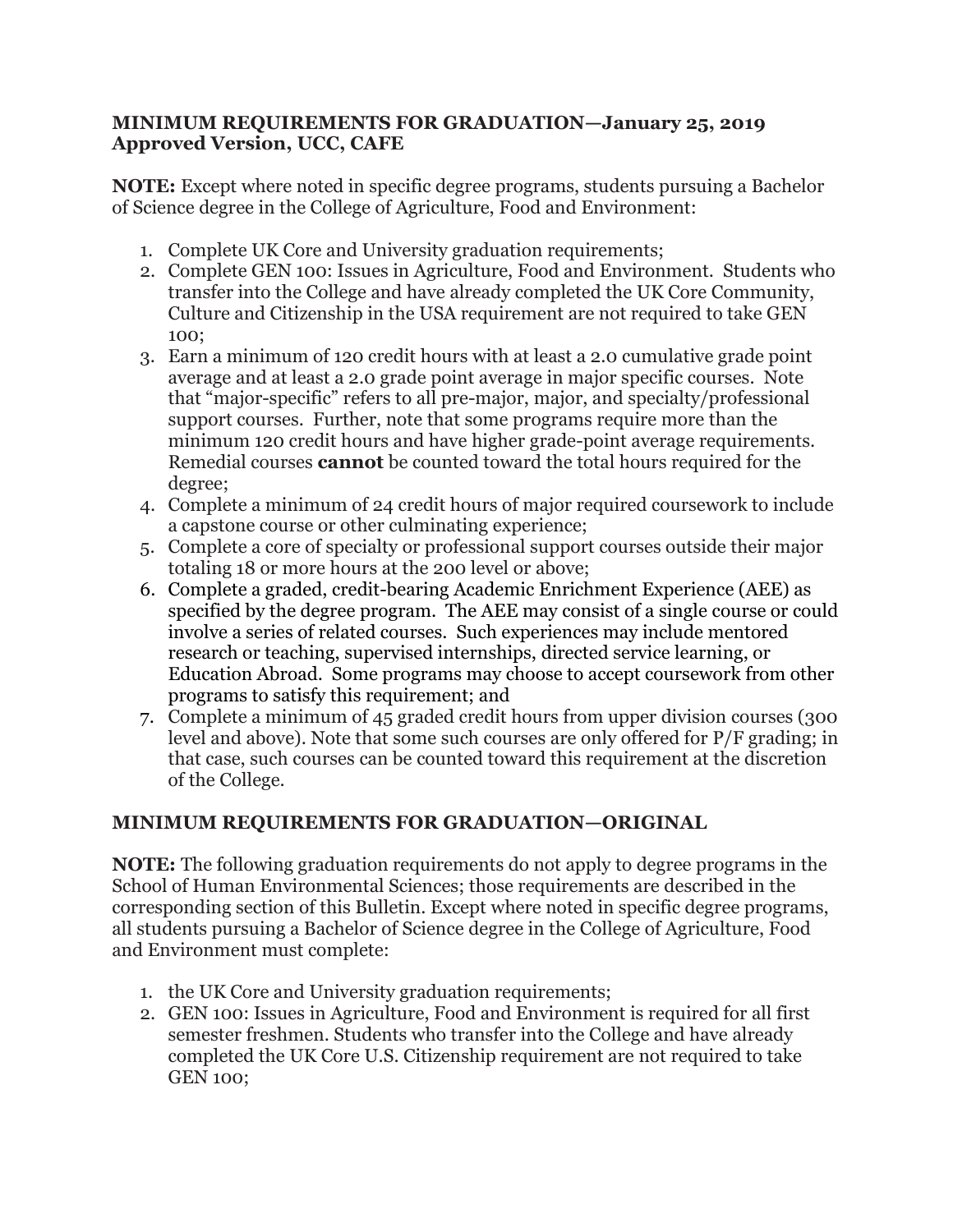- 3. a minimum of 120 credit hours with at least a 2.0 grade-point average. Some programs require more than the minimum 120 credit hours and have other grade-point average requirements. Remedial courses may **not** be counted toward the total hours required for the degree;
- 4. an Agriculture Major with a minimum of 24 hours including 3 hours in a 400 level capstone course;
- 5. a core of specialty or professional support courses outside the major department totaling at least 18 hours at the 200 level or above; and
- 6. a minimum of 45 credit hours from upper division courses (300 and above).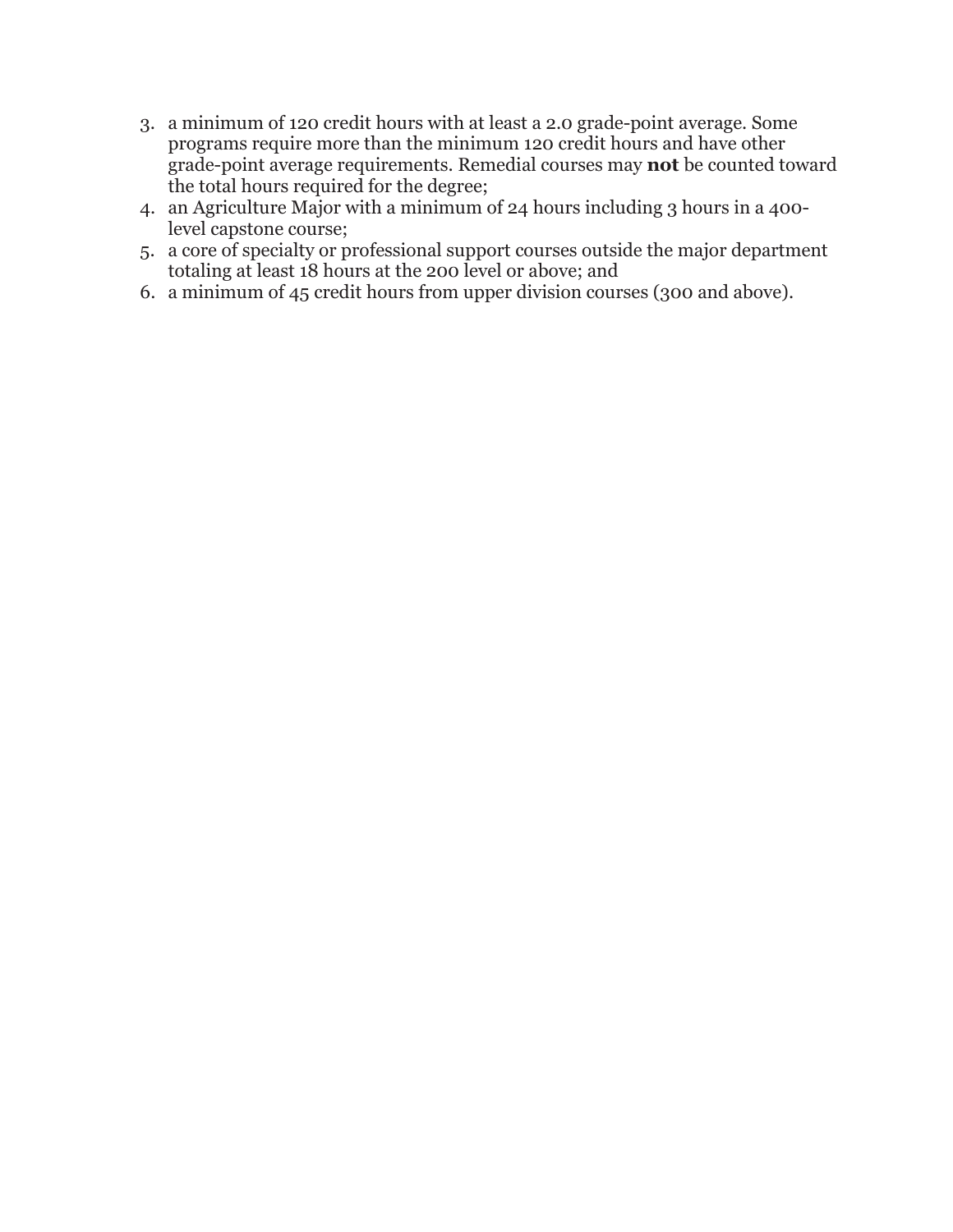Undergraduate Curriculum Committee (UCC) Meeting Minutes, January 25, 2019. Recorded by Larry J. Grabau.

Members present: Brown, Dvorak, Dwyer, Geneve, Haleman, Haynes, Hirsch, B. Lee, Morgan, Ragain, Urschel, Vincent; Grabau (non-voting). Guests present: Dunn, Gladstone, Leed, Lhotka, Wilson.

Our planned agenda items for today included:

- i) Conclusion of college-level curriculum, and
- ii) First-round conversation about ESMA curricular revisions.<sup>[1](#page-4-0)</sup>

Parts of the college-level curriculum conversation:

- A. Agriculture individualized (AICU) bulletin language update. We referred to the most recent iteration of proposed AICU language for the University of Kentucky Bulletin compared with the existing language in the 2018-19 UK Bulletin. Suggestions were made to clearly state that the Director of Undergraduate Studies will be a faculty member. The UCC wanted to confirm the current approximate number of "true" individualized (not affiliated with a named AICU program) students; Dunn indicated that there were about 33 such students. WRD 430 is a capstone alternative for such AICU students who are not able to access capstones in other majors (due to prerequisite chains or major restrictions). A motion made by Brown and seconded by Geneve was to approve the AICU language with the replacement of the proposed language of item #5's language with the following: "The DUS of Individualized Programs will be a faculty member who will provide oversight of the process, review the program periodically, and approve students' plans of study." Motion carried by a 10-0 vote.
- B. Discussion of an FASC exception, led by Haleman. Two documents were provided: a written exception request from Haleman and a FASC four-year plan from Grabau. In addition, the course description for FAM 499, the FASC program's internship (and AEE course) was also supplied. Notably, the description of that course identifies it as a capstone experience. Many questions ensued; a decision was not made vis-à-vis this exception request.
- C. Overall "Minimum Requirements for Graduation." Dvorak move to approve the proposed set of requirements; Vincent seconded. Dwyer raised an issue about whether or not such items much be circulated to the college faculty as a whole.[2](#page-4-1) Some concern was expressed about process of discussion and approval; to wit, should we be hearing exceptions to "minimum requirements for graduation" that the UCC has not yet already approved? On the other hand, some in the room are reluctant to approve the proposed version of these requirements until they have had an opportunity to voice their concerns. Once voiced, the group may either choose to change the requirements, or grant exceptions, either of which could mitigate the concerns. So, we decided to hear Leed's presentation on ANSC's request for exceptions at this point. Briefly, she indicated that ANSC wanted to include two opportunities for students to achieve their AEE through teaching experiences (that is, as ASC 333 in support of ASC 101 or as ASC

<span id="page-4-0"></span> $1$  Note that we did not have time to start the ESMA discussions. Instead, that program change will be handled as an emeeting over the coming seven days.

<span id="page-4-1"></span> $2$  Grabau has initiated conversations with the College on this issue. Given the eventual high level of comfort with the voting and nonvoting program representatives in the room during this UCC meeting, these changes to the minimum requirements for graduation seem to be non-controversial.